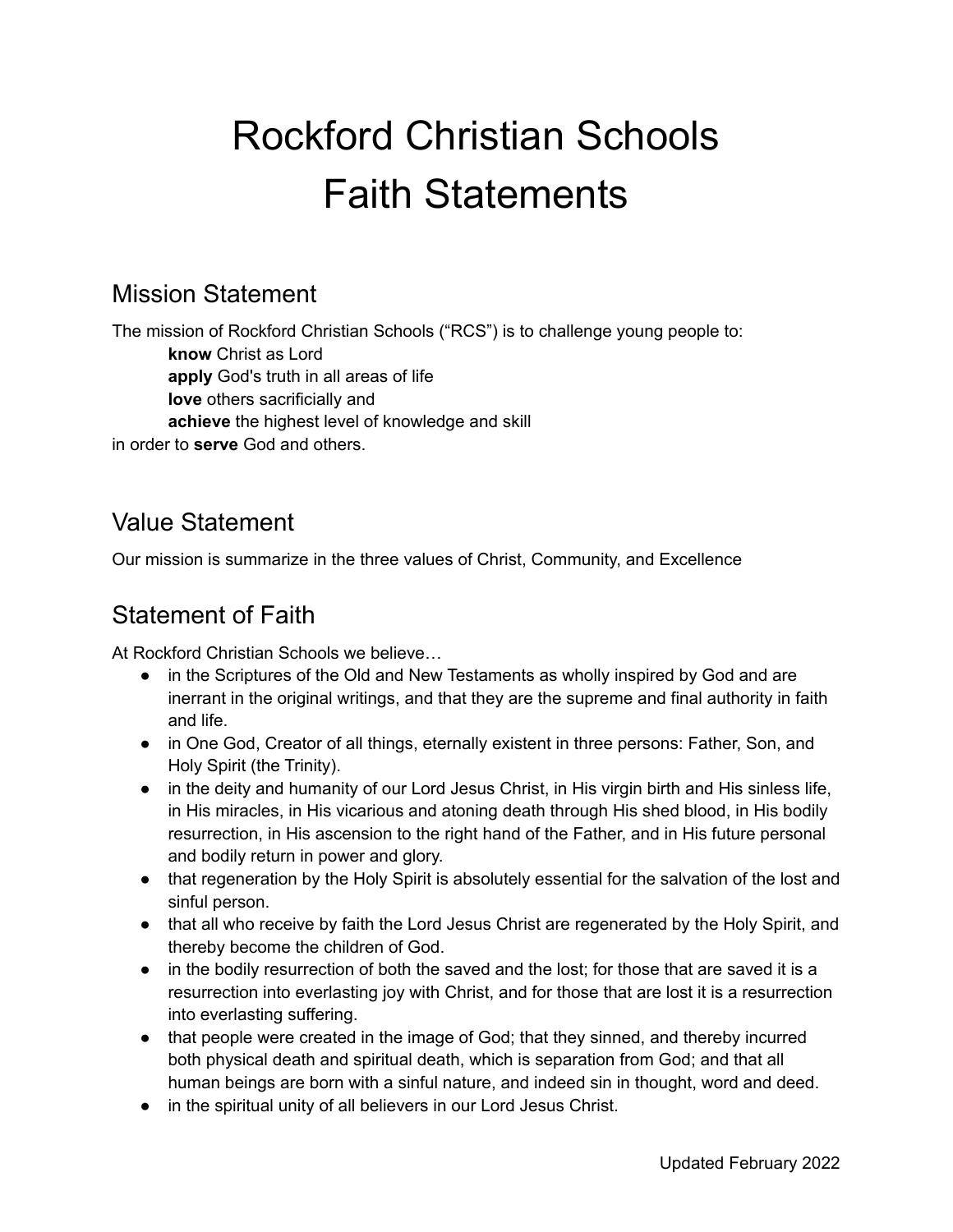# Spiritual Expectations

As a private Christian school, classroom academics are integrated with Christian commitment. The student's growth in faith is of utmost importance. The student body worships together in our weekly chapels where attendance is required. Students are expected to worship regularly with their parents/guardians in a local church of their choice. Rockford Christian Schools partners with parent(s)/guardian(s) in the spiritual training of their children. Therefore, the school cannot accept sole responsibility for the Christian education of students but rather shares that responsibility with the home and the local church. Because the study of God's Word is so vital to the Christian life, Bible is a required class each year for students enrolled full time at Rockford Christian Schools.

As a private Christian academic institution, Rockford Christian Schools places a high value on the learning experiences for students. It is our desire to develop the God-given talents and abilities within each student to his/her highest potential spiritually, academically, physically and socially. With this in mind students are expected to appreciate the opportunity to be a part of Rockford Christian Schools by behaving correctly and responsibly in the classroom setting and on the school campus.

# Employee Lifestyle Statements

Rockford Christian Schools is a religious, non-profit organization representing Jesus Christ throughout the evangelical community worldwide.

The Rockford Christian Schools Statement of Faith provides the basis for a lifestyle based on traditional biblical standards of moral conduct.

To preserve the function and integrity of Rockford Christian Schools, its employees must be born-again Christians, living their lives as Christian role models (Rom. 10:9-10; I Tim. 4:12), and maintaining a lifestyle based on biblical standards of conduct. Failure to do so may result in a reprimand or, in some cases, dismissal from employment. It is the goal of Rockford Christian Schools that each employee will have a lifestyle where "...He might have the preeminence." Col. 1:18.

Employees will not conduct themselves in a way that will cause others to justly question their Christian testimonies. A Christian lifestyle should reflect the biblical perspective of integrity and appropriate personal and family relationships, business conduct and moral behavior. We expect employees to demonstrate a teachable spirit, an ability to share love for others, a willingness to live contentedly under authority and a commitment to follow the Matthew 18 principle when an issue arises with fellow employees or management.

Rockford Christian Schools believes that the term "marriage" has only one meaning: the uniting of one man and one woman in a single, exclusive covenant union, as delineated in Scripture;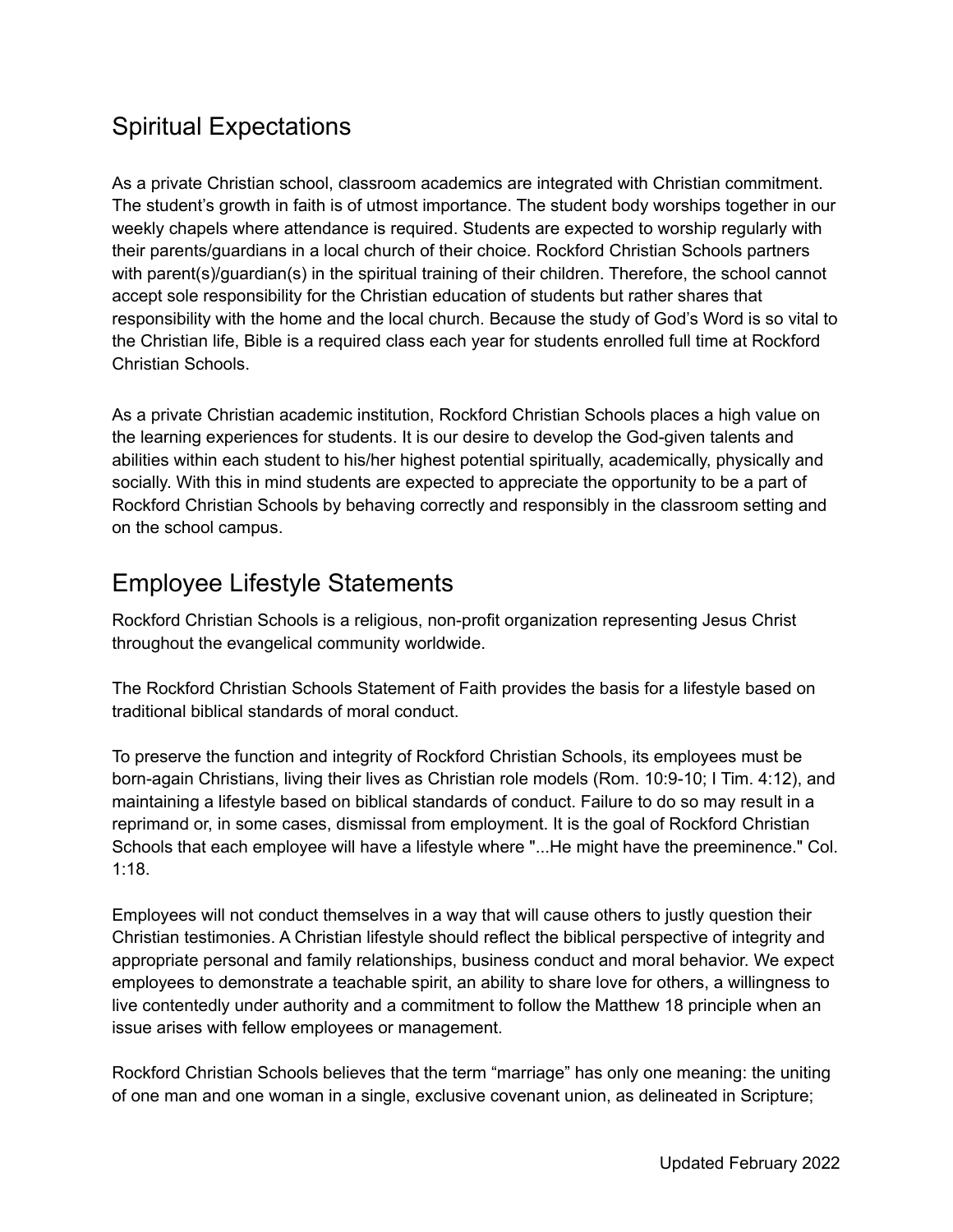and that God intends sexual intimacy to occur only between a man and a woman who are married to each other. (Genesis 1:27–28; 2:18-25, Matthew 19:4–9; Mark 10:5–9; Ephesians 5:22–33).

Examples of proper actions:

- Engaging in intimate sexual conduct only within the marital union of one man and one woman; and
- Dressing and using the restrooms, locker rooms and changing facilities conforming with one's biological sex.

#### Statement of the Sanctity of Human Life

We believe that all human life is sacred and created by God in His image. Human life is of inestimable worth in all its dimensions, including pre-born babies, the aged, the physically or mentally challenged, and every other stage or condition from conception through natural death. We are therefore called to defend, protect, and value all human life. (Ps 139.)

#### Statement on Marriage, Gender, and Sexuality

We believe that God offers redemption and restoration to all who confess and forsake their sin OF ANY KIND, seeking His mercy and forgiveness through Jesus Christ. (Acts 3:19-21; Rom 10:9-10)

We believe that every person must be afforded compassion, love, kindness, respect, and dignity. (Mark 12:28-31; Luke 6:31.) Hateful and harassing behavior or attitudes directed toward any individual are to be repudiated and are not in accord with Scripture.

We believe that God wonderfully and immutably (unchanging) creates each person as either biologically male or female. These two distinct, complementary genders together reflect the image and nature of God. (Gen 1:26-27.)

We believe that the term "marriage" has only one meaning: the uniting of one man and one woman in a single, exclusive union, as delineated in Scripture. (Gen 2:18-25.) We believe that God intends sexual intimacy to occur only between a man and a woman who are married to each other. (1 Cor 6:18; 7:2-5; Heb 13:4.)

We believe that any form of sexual immorality (such as adultery within marriage, consensual sexual intercourse between two persons not married to each other, homosexual behavior, and use of pornography) is sinful and harmful. (Matt 15:18-20; 1 Cor 6:9-10 and 18.)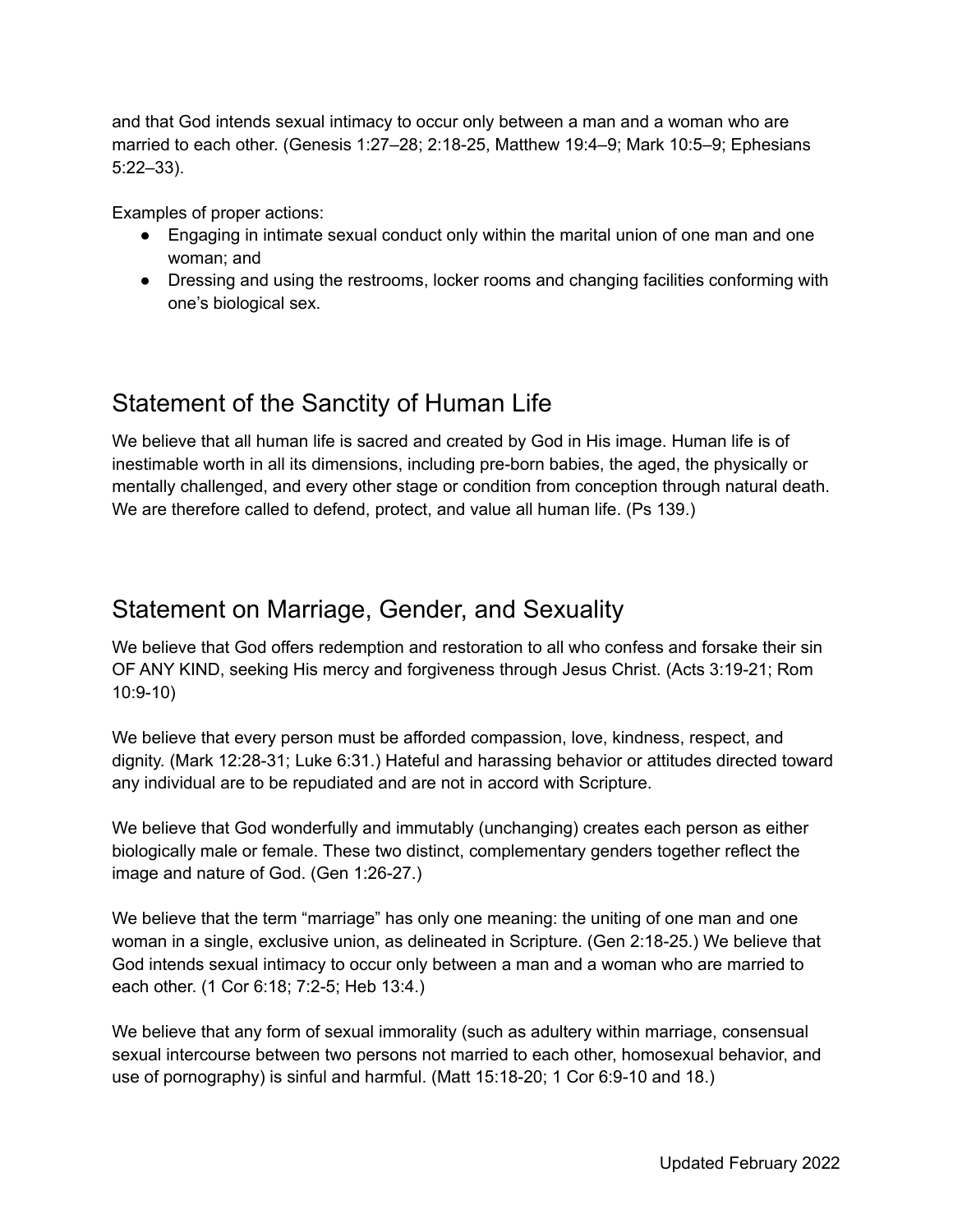We believe that in order to preserve the function and integrity of Rockford Christian Schools as a biblical role model to the students of Rockford Christian Schools, their families and the community, it is imperative that all persons employed by Rockford Christian Schools in any capacity support in word and action this Statement on Marriage, Gender, and Sexuality. (Matt 5:16; Phil 2:14-16; 1 Thess 5:22.)

#### Biblical Integration

At Rockford Christian Schools, we believe the Bible is the infallible Word of God, and, therefore, the standard by which all values, as reflected in all school programs, policies, and traditions, are measured. Bible classes are required as an integral part of our curriculum. In addition, biblical concepts are integrated into every other curricular area within the school. The Bible is the foundation and the strength of Rockford Christian Schools, which sets us apart from public and many private schools.

The content and instruction presented in our Bible classes encourage students to develop strong Christian character, offer them a vision for lives of service to Jesus Christ, and educate them in sound doctrine and a defined faith. This is so they can give an answer to the hope that is within them no matter what occupational pursuits they follow.

In addition to Bible classes as a core subject, students will have learning experiences appropriate to their age levels. These experiences emphasize the concept of a loving heavenly Father, creation of human beings in the image of God, the fall of humanity, and the redemptive work of God's Son, Jesus, and the absolute trustworthiness of God's written Word, the Bible.

#### **Creation**

Genesis 1:1 states, "In the beginning, God created the heavens and the earth". At Rockford Christian Schools, we take an unwavering stance that God is the master designer and creator of the universe and all forms of life that inhabit it. Within this position, there is instruction and discussion that allows for a variety of possibilities concerning the exact manner and time frame of the creation. At the high school level, students learn about the major theories of the origins of the universe and of life and the arguments scientists use in attempting to support these theories.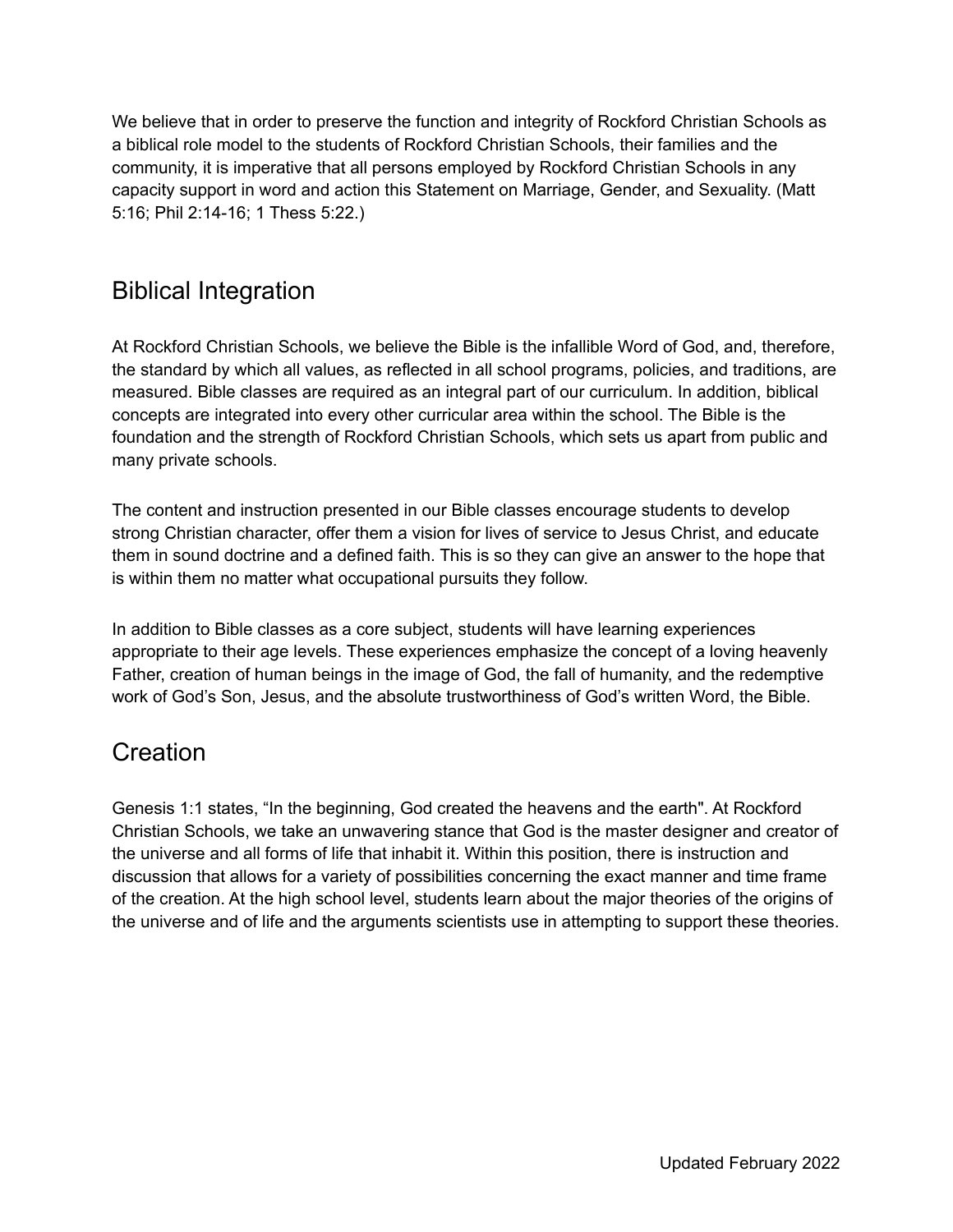# Statement of Diversity, Inclusion, and Unity

Rockford Christian Schools is a community of learners whose mission is to serve God and others. Together we strive to live with one another in unity and peace. Our ability to fully 4 demonstrate these qualities is limited by the extent to which we resemble the breadth of God's family. Recognizing that unity is not uniformity, and based on the diversity that we witness in the body of Christ, we believe that greater diversity at RCS enhances the educational experience by

- providing a better context for demonstrating the unifying power of the Gospel,
- better equipping our students for success in the increasingly global and diverse world, and
- actively and intentionally seeking to recruit staff and teachers that reflects the wonderful diversity of our community.

RCS has a calling that is higher than superficial compliance or obligation. We are called to build a Christian community as an example to our community and beyond. Our school should model the reality of the body of Christ, and be inclusive of diverse people of God using their unique gifts for God's glory. Through the power of the Holy Spirit, we are to reflect the biblical mandate to be ministers of reconciliation and to bring about genuine unity within a diverse world. RCS actively seeks to attract and serve a diverse group of Christian employees and students in an environment that reflects our guiding values.

# The Ministry of Teaching

Teachers and school administrators are called by God to help raise up the young in the ways of faith. Jesus, the Savior, was also a teacher. He gathered his disciples and others around him and taught with such conviction and truth that the "many who heard him were astonished, saying, 'Where did this man get all this? What is the wisdom given to him? What mighty works are wrought by his hand!'" (Mark 6:2). His apostles, likewise, were teachers and gave witness "with great power," through their words and their deeds, and "gave their testimony to the resurrection of the Lord Jesus, and great grace was upon them all" (Acts 4:33).

The ministry of teaching obligates the teacher to assist his or her students in understanding not only mathematics or physics, but how the order and discipline of mathematics or physics reveals the mind of God. It obligates one not only to instruct in geography and history, but to inculcate (to teach by consistent instruction and example) the faith by helping the students know that God created the mountains, the sea, the rivers, the deserts, the forests, the plains, and all the creatures that inhabit them, and to learn that human discoveries, empires, conflicts, and social movements are measured by the divinely ordained order.

As a condition of employment, all teachers are required to incorporate biblical teaching into their lessons. The ministry of teaching requires one not only to help students acquire skill in spelling, reading, grammar, and writing, but to understand that human language is a primary means by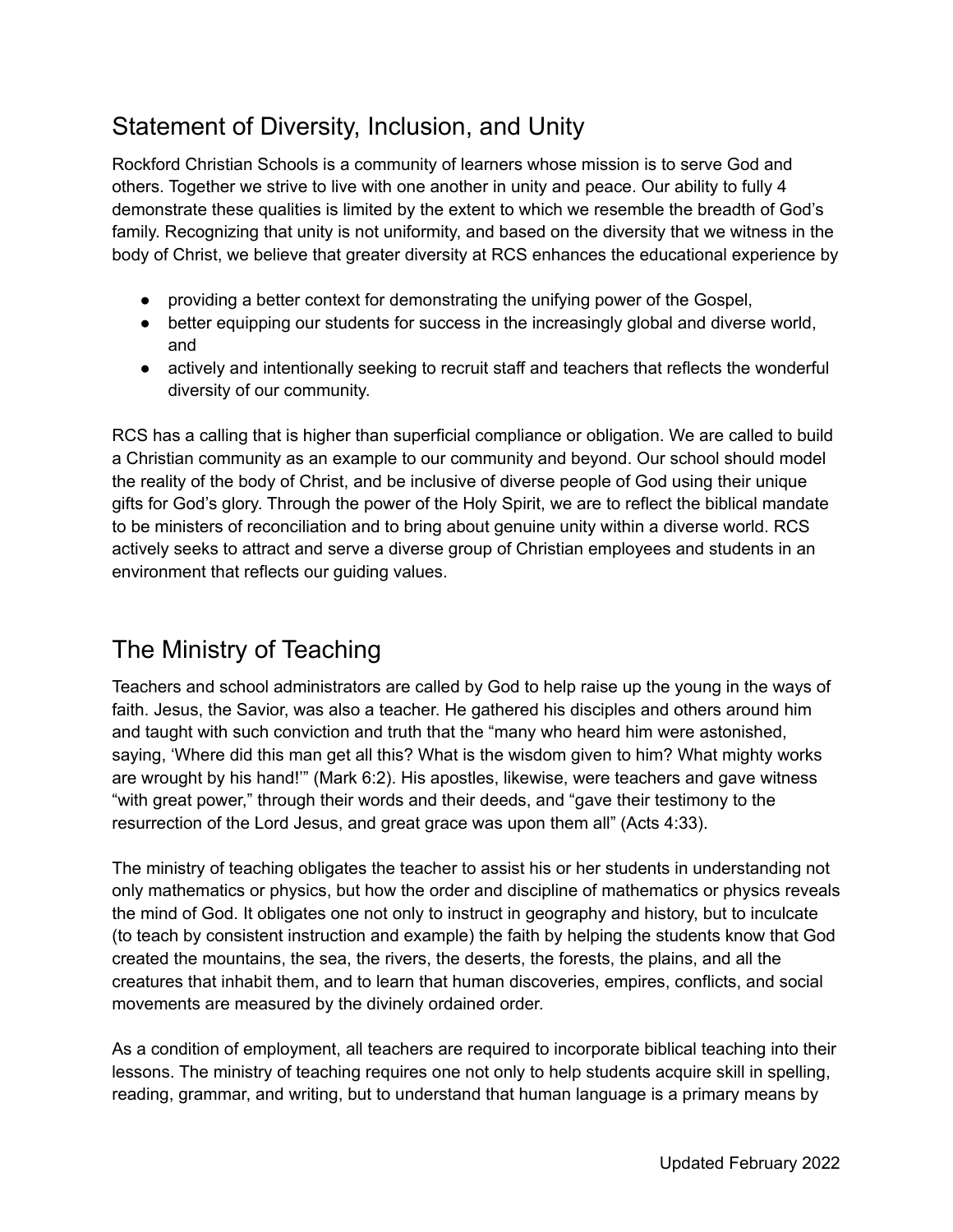which students might explore the wonders of poetry and narrative and sacred Scripture itself—all of which indirectly or directly disclose salvation history. Regardless of the subject, true teachers minister to their students by helping them follow Paul's admonition:

*Finally, brethren, whatever is true, whatever is honorable, whatever is just, whatever is pure, whatever is lovely, whatever is gracious, if there is any excellence, if there is anything worthy of praise, think about these things. What you have learned and received and heard and seen in me, do; and the God of peace will be with you. (Phil. 4:8–9)*.

Teachers in a Christian school must be ever mindful that they instruct not only through rational explanation of formal subject material but even more powerfully through word, deed, example, and shared experience. Simply put, they teach the faith by modeling the faith and by modeling faithfulness. This is why all teachers, even before their first meeting with students, must subscribe to the school's Statement of Faith. This is why teachers are required to give a godly example, both at school and away. Teachers must teach truth and avoid falsehood.

*Therefore, putting away falsehood, let everyone speak the truth with his neighbor, for we are members one of another. … Let no evil talk come out of your mouths, but only such as is good for edifying, as fits the occasion, that it may impart grace to those who hear. (Ephesians 4: 25, 29).*

Teachers minister to their students by providing them with faith experiences. They lead the youth in prayer, praise, and mercy. Paul urged Christians to "Let all bitterness and wrath and anger and clamor and slander to be put away from you, with all malice, and be kind to one another, tenderhearted, forgiving one another, as God in Christ forgave you" (Ephesians 4:31–32).

Teachers also model the Christian life by being active in their own church community and by serving as an intermediary assisting their students in becoming active in their respective church communities so that those students might be further nurtured in faith with their friends and family around them. Teachers will faithfully attend and financially support a local church whose fundamental beliefs are in agreement with the Statement of Faith of this school. (Hebrews 10:25)

# Final Authority for Matters of Belief and Conduct

The statement of faith does not exhaust the extent of our beliefs. The Bible itself, as the inspired and infallible Word of God that speaks with final authority concerning truth, morality, and the proper conduct of mankind, is the sole and final source of all that we believe. For purposes of Rockford Christian Schools' faith, doctrine, practice, policy, and 43 discipline, our Board of Directors is Rockford Christian Schools' final interpretive authority on the Bible's meaning and application.